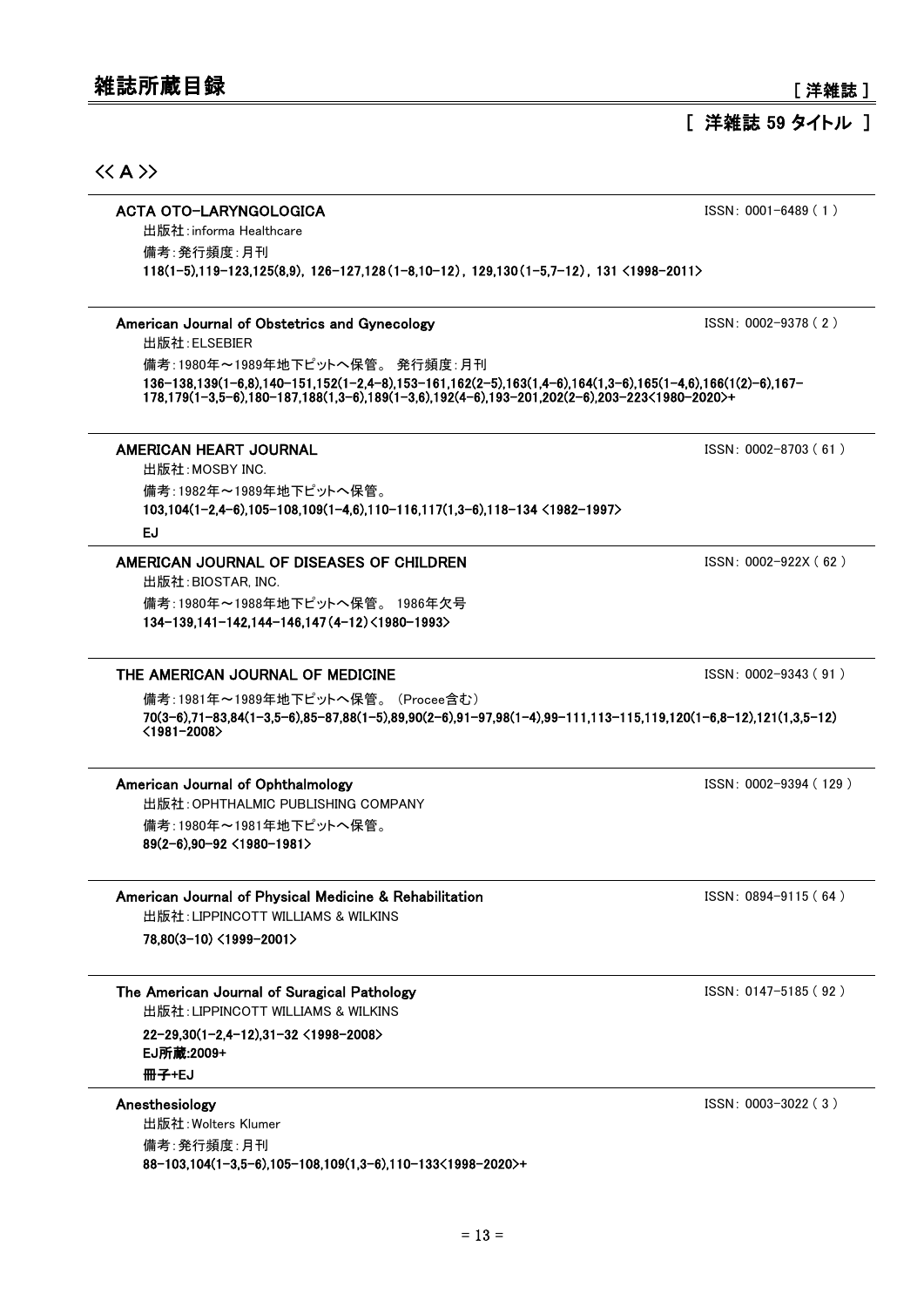### Annals of Internal Medicine ISSN: 0003-4819 (4)

150(7-12),151-162 <2009-2015> 出版社:The American College of Physicians 備考:発行頻度:隔週 冊子+EJ EJ所蔵:2016+

#### The Annals of Otology Rhinology & Laryngology ISSN: 0003-4894 (128)

89-90,91(1-3) <1980-1982> 備考:1980年~1982年地下ピットへ保管

出版社:LIPPINCOTT WILLIAMS & WILICINS

223-232,233(1-3,5-6),234-238,239(1-5),240-247,248(2-6) <1996-2008>

### ARCHIVES of DERMATOLOGY **ISSN: 0003-987X (66)**

116,117(1-8,11-12),118-136,137(1,3-12),138(1,3-12),139(1-8,10-12),140-144 <1980-2008> 出版社:American Medical Association 備考:1980年~1989年地下ピットへ保管

### ARCHIVES of GENERAL PSYCHIATRY **ISSN:** 0003-990X (5)

出版社:American Medical Association

37(1-5,7-12),38-39,40(1-6,8-12),41-51,52(1-5,7-12),53-57,58(1,3-12),59-62,63(1-3,5-12),64-68, 69(9-12) <1980- 2012> 備考:1980年~1989年地下ピットへ保管。 発行頻度:月刊

### ARCHIVES of NEUROLOGY **ISSN:** 0003-9942 ( 6 )

37,38(1-5,7-10,12),39(1-11),40-43,44(1-5,7-12),45-46,47(1-10,12),48(2-12),49-57,58(1,3-12),59-61,62(1-10,12),63(1,3- 12),64-67 <1980-2010> 出版社:American Medical Association 備考:1980年~1989年地下ピットへ保管。 発行頻度:月刊

### ARCHIVES of PEDIATRICS & ADOLESCENT MEDICINE ISSN: 1072-4710 (7)

出版社:American Medical Association

148(2-10,12),149,150(1-5,7-12),151,152(1-5,7-12),153-154,155(1,3-12),156(1-5,7-12),157-159,160(1-3,5-12),161-166 <1994-2012> 備考:発行頻度:月刊

#### Archives of Physical Medicine & Rehabilitation **ISSN: 0003-9993 (67)** ISSN: 0003-9993 (67)

出版社:W.B. Saunders Company

79(6-12),80,81 <1998-2000>

### ARCHIVES of SURGERY **ISSN:** 0004-0010 ( 8 )

出版社:American Medical Association

115,116(1-5,7-12),117,118(1-7,9-12),119,120(2-12),121-125,126(1-4,6-12),127-128,129(3-12),130-135,136(1,3- 12),137-140,141(1-3,5-12),142-146 <1980-2011> 備考:1980年~1989年地下ピットへ保管。 発行頻度:月刊

Annals of Surgery **ISSN: 0003-4932 (65)**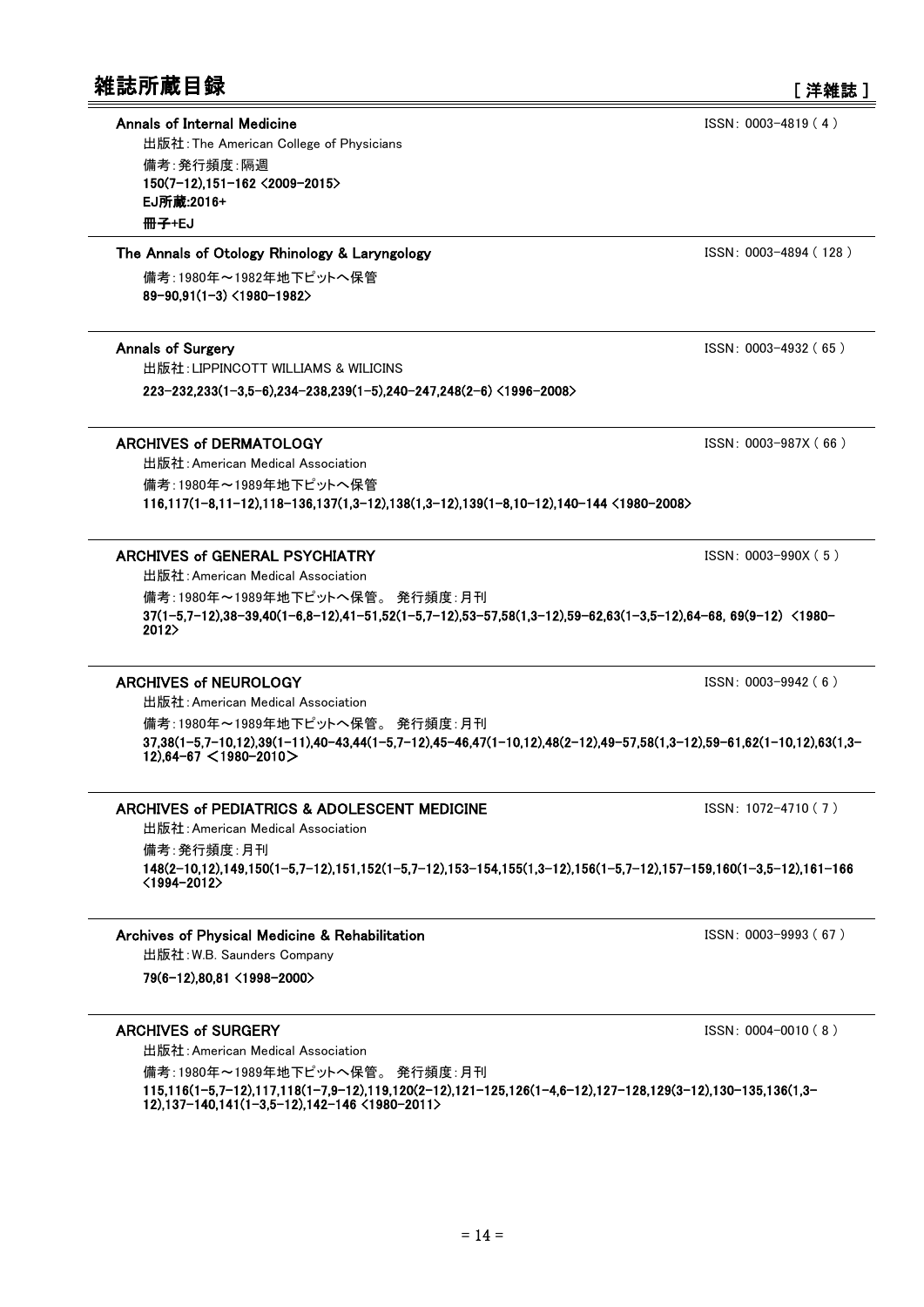## $<<$  B $>$

British Journal of Haematology **ISSN: 0007-1048 (68)** 88 and 10007-1048 (68 )

出版社:Blackwell Publishing

112,113(1-2,4),114-129,130(1-4,6),131-141,142(1-3,5-6),143(1-5) <2001-2008>

## $\langle\langle C\rangle\rangle$

Cancer Science ISSN: 1347-9032 ( 69 ) 98 <2007>

### **CIRCULATION ISSN:** 0009-7322 ( 70 )

65-84,85(4-6),86-107,108(1-18,20-25),109-112,113(1-10,13-25),114-115,116(1-15,17-25),117,118(1,2,5-25) <1982- 2008> 出版社:American Heart Association 備考:1982年~1989年地下ピットへ保管。(suppl含む) 冊子+EJ EJ所蔵:2009+

### CLINICAL ORTHOPAEDICS AND RELATED RESEARCH **ISSN**: 0009-921X (71)

99,130,145-201,203-239,242,244-267,269-378 <1974-2000> 出版社:LIPPINCOTT WILLIAMS & WILKINS 備考:1979年~1989年地下ピットへ保管。1974年~1978年欠号。

## $\langle\langle$  D  $\rangle\rangle$

## DIGESTIVE DISEASES AND SCIENCES **ISSN:** 0163-2116 (72 )

25-36,37(1-11),38-46,47(1-3,5-7,9-12),48-49,50(1-7,9),51(1,3-11),52,53(1-7,9-12) <1980-2008> 出版社:Plenum Publishing Corp. 備考:1980年~1989年地下ピットへ保管。(Suppl含む)

#### Diseases of the Esophagus **ISSN: 1120-8694 (73)** 出版社:Blackwell Publishing

20 <2007>

## $\langle\langle G \rangle\rangle$

#### GASTRO ENTEROLOGY **ISSN:** 0016-5085 (74 )

出版社:American Gastroenterological Asso.

備考:1981年~1989年地下ピットへ保管。

80(1-4),81,82(1-3,5-6),83,84(1-3,6),85-89,90(4-6),91,92(1-4,5(2)-6),93-96,97(1-4,6),98-124,125(1-4,6),126,127(1,3- 6),128-135 <1981-2008>

21,22(1-4,6-11),23-28,29(1-6,8-12),30-47 <1980-2000> 出版社:British Society of Gastroenterology 備考:1980年~1989年地下ピットへ保管。

**GUT** ISSN: 0017-5749 ( 75 )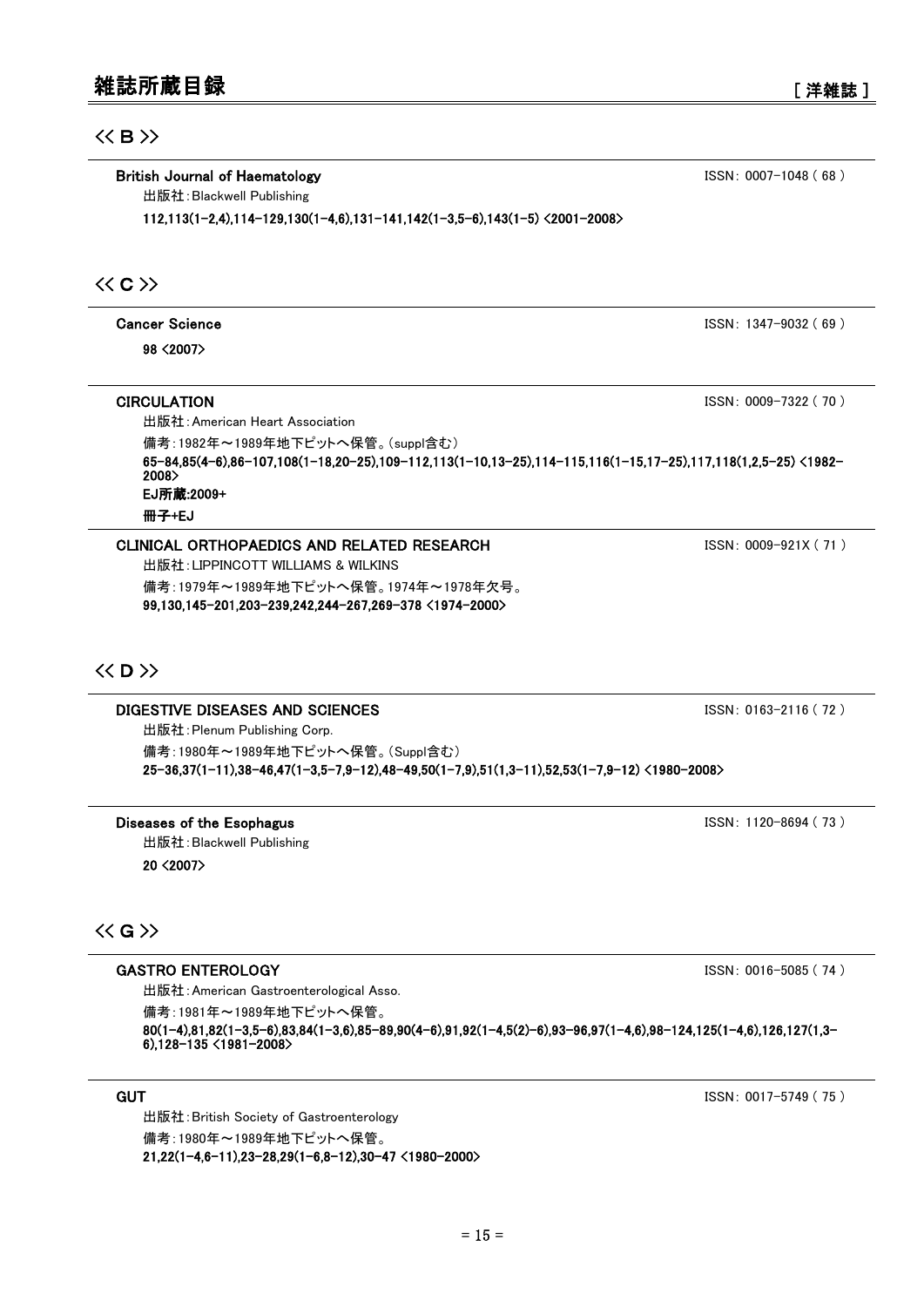出版社:W,B.SAUNDERS COMPANY

11(1-2),20,21(1,3-6),22-23,24(1,3-6),25-27,33-44,45(1-3),46(5),47-48,49(2,3) <1990-2009>

## $\langle \langle I \rangle \rangle$

International joournal of Clinical Oncology **ISSN: 1341-9625 (77)**  $12(1-6)$  <2007>

## $\langle\langle J \rangle\rangle$

167-174<2013-2020>+ 変遷:ARCHIVES of PEDAITRICS & ADOLESCENT MEDICINE

## **JAMA Psychiatry ISSN: 2168-622X ( 163 )**

70-77 <2013-2020>+ 変遷:ARCHIVES of GENERAL PSYCHIATRY

#### Journal of Neurosurgery:Pediatrics ISSN: 1933-0707 ( 11 )

100(2,5),101-103,104(1-2,4-6),105,106(3-6),107(1-14),1-26<2004-2020>+ 出版社:American Association of Neurosurgeons 備考:発行頻度:月刊

## JOURNAL OF CLINICAL ONCOLOGY **ISSN: 0732-183X (161)**

出版社:American Society of Clinical Oncology

36<2018>+

冊子+EJ

### Journal of Neurosurgery ISSN: 0002-3085 ( 10 )

出版社:American Association of Neurosurgeons

52-53,54(1,3-6),55,56(2-6),57-67,68(1-5),69-71,72(2-6),73(1-4,6),74,75(1,3-6),76,77(1-2,4-6),78,79,80(1-4,6),81- 84,85(4-6),86-88,89(1,3-6),90-99,102(3-6),103,104(2,4-6),105,106(3-6),107-133<1980-2020>+ 備考:1980年~1989年地下ピットへ保管。 発行頻度:月刊

### 冊子+EJ

Journal of Orthopaedicscience ISSN: 0949-2658 ( 13 )

13(1-3,5-6)14-25<2008-2020>+ 出版社:Springer Japan 備考:発行頻度:隔月

The Journal of Allergy and Clinical Immunology **ISSN: 0091-6749 (93)** ISSN: 0091-6749 (93) 107-122 <2001-2008> 出版社:MOSBY INC.

JAMA Pediatrics ISSN: 2168-6203 ( 164 )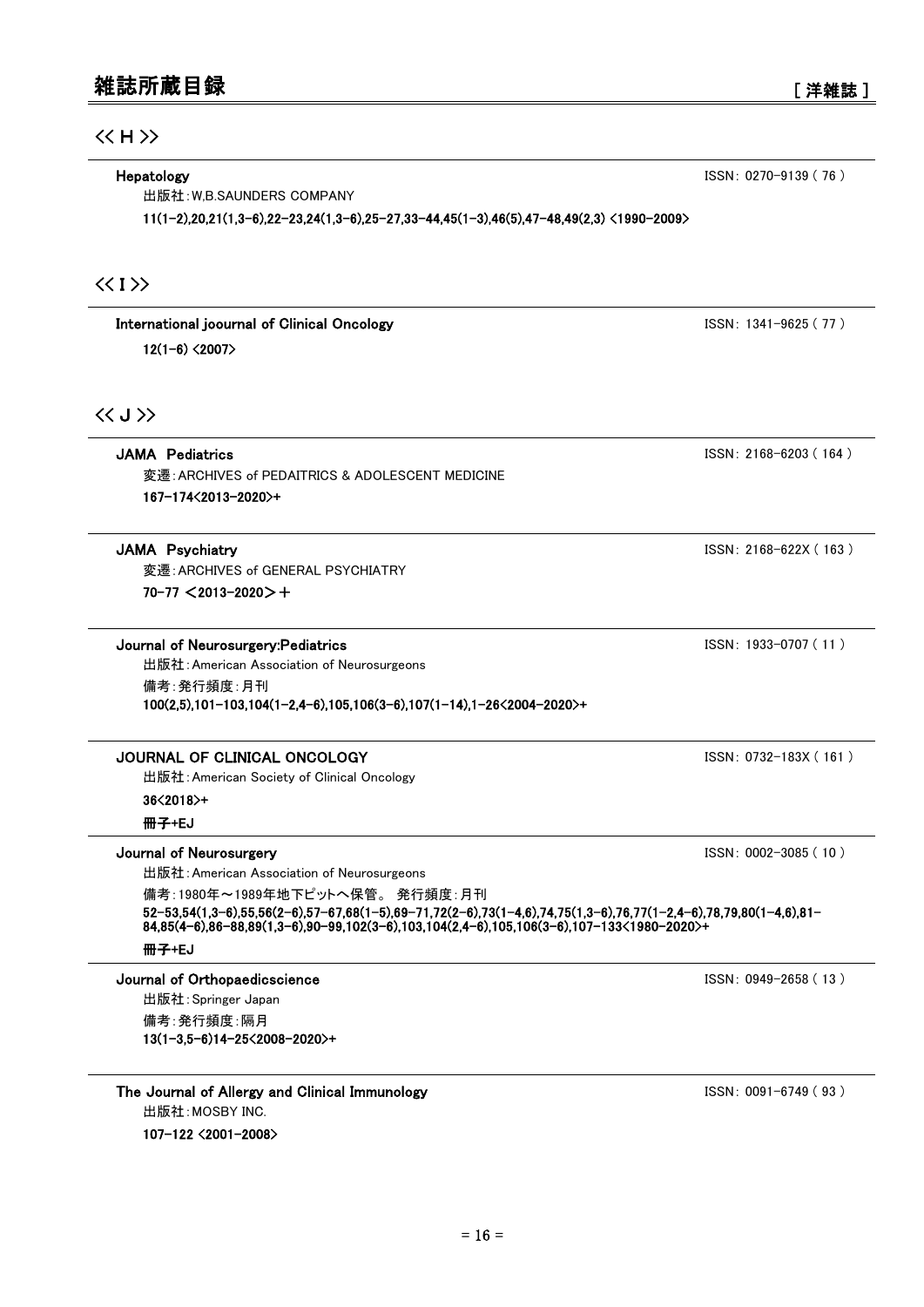| 雑誌所蔵目録                                                                                                                                                                                                                         | 「洋雑誌]                 |
|--------------------------------------------------------------------------------------------------------------------------------------------------------------------------------------------------------------------------------|-----------------------|
| Journal of the American College of Cardiology<br>出版社: Elsevier Inc.                                                                                                                                                            | ISSN: 0735-1097 (79)  |
| $31-43,44(1-11),45-46,47(1-6,8-12),48-51,52(1-3,6-24)$ <1998-2008>                                                                                                                                                             |                       |
| JOURNAL OF THE AMERICAN COLLEGE OF SURGEONS                                                                                                                                                                                    | ISSN: 1072-7515 (80)  |
| 出版社: THE AMERICAN COLLEGE OF SURGEONS<br>$178 - 191,192(1-4) < 1994 - 2001$                                                                                                                                                    |                       |
| The Journal of Bone & Joint Surgery (JBJS) American vol.<br>出版社: The Journal of Bone and Joint Surgery Inc.                                                                                                                    | $ISSN: 0021-9355(17)$ |
| 備考:1979年~1989年地下ピットへ保管。発行頻度:月刊<br>$61-67,68(1-5),69(6-9),70(6-10),71,72(1-5,7,8,10),73(1,3-5),74-78,79(1-8),80,81(5-12),82-83,84(1,2,4-12),85,86(1-5,3,4)$<br>6),87(9),88(1,2,4-12),89(1,3-12),90-93 <1979-2011><br>EJ所蔵:2012+ |                       |
| 冊子+EJ                                                                                                                                                                                                                          |                       |
| The Journal of Bone & Joint Surgery (JBJS) British vol.<br>出版社 : JBJB ORG. UK                                                                                                                                                  | ISSN: 0301-620X (18)  |
| 備考:1979年~1989年地下ピットへ保管。 発行頻度:月刊<br>$61-73.75-81.82(5-8).84.85.87(9.12).88.89(1-9.11.12).90-92.93(4-12) \langle 1979-2011 \rangle$                                                                                              |                       |
| Journal of Gastro enterology                                                                                                                                                                                                   | ISSN: 0944-1174 (78)  |
| 出版社: Springer<br>42-43 <2007-2008>                                                                                                                                                                                             |                       |
| Journal of Neurosurgery:Spine<br>出版社: American Association of Neurosurgeons<br>備考:発行頻度:月刊                                                                                                                                      | ISSN: 1547-5654 (12)  |
| $90-93,94(2),95-99,100(2,3),1(2,3),2,3,4(1,2,4-6),5,6(3-6),7-33(1990-2020)+$                                                                                                                                                   |                       |
| THE JOURNAL OF UROLOGY<br>出版社: LIPPINCOTT WILLIAMS & WILKINS                                                                                                                                                                   | ISSN: 0022-5347 (94)  |
| 備者:1980年~1989年地下ピットへ保管。<br>123,124,125(1-3,5,6),126-150,151(1,2,4-6),152(1-3,5,6),153-163,164(1-3,5,6),165,166(1-4),168-174,175(1-3,5,6),176-<br>180 <1980-2008>                                                               |                       |
| EJ所蔵:2009+<br>冊子+EJ                                                                                                                                                                                                            |                       |
|                                                                                                                                                                                                                                |                       |
| $\langle\langle K\rangle\rangle$                                                                                                                                                                                               |                       |

Karger Bulletin ISSN: 1660-5128 (14)

出版社:Karger 備考:発行頻度:隔3月

Kidney international and the state of the SSN: 0085-2438 (142) 81-98<2012-2020> 出版社:Nature Publishing Group 備考:semi-monthly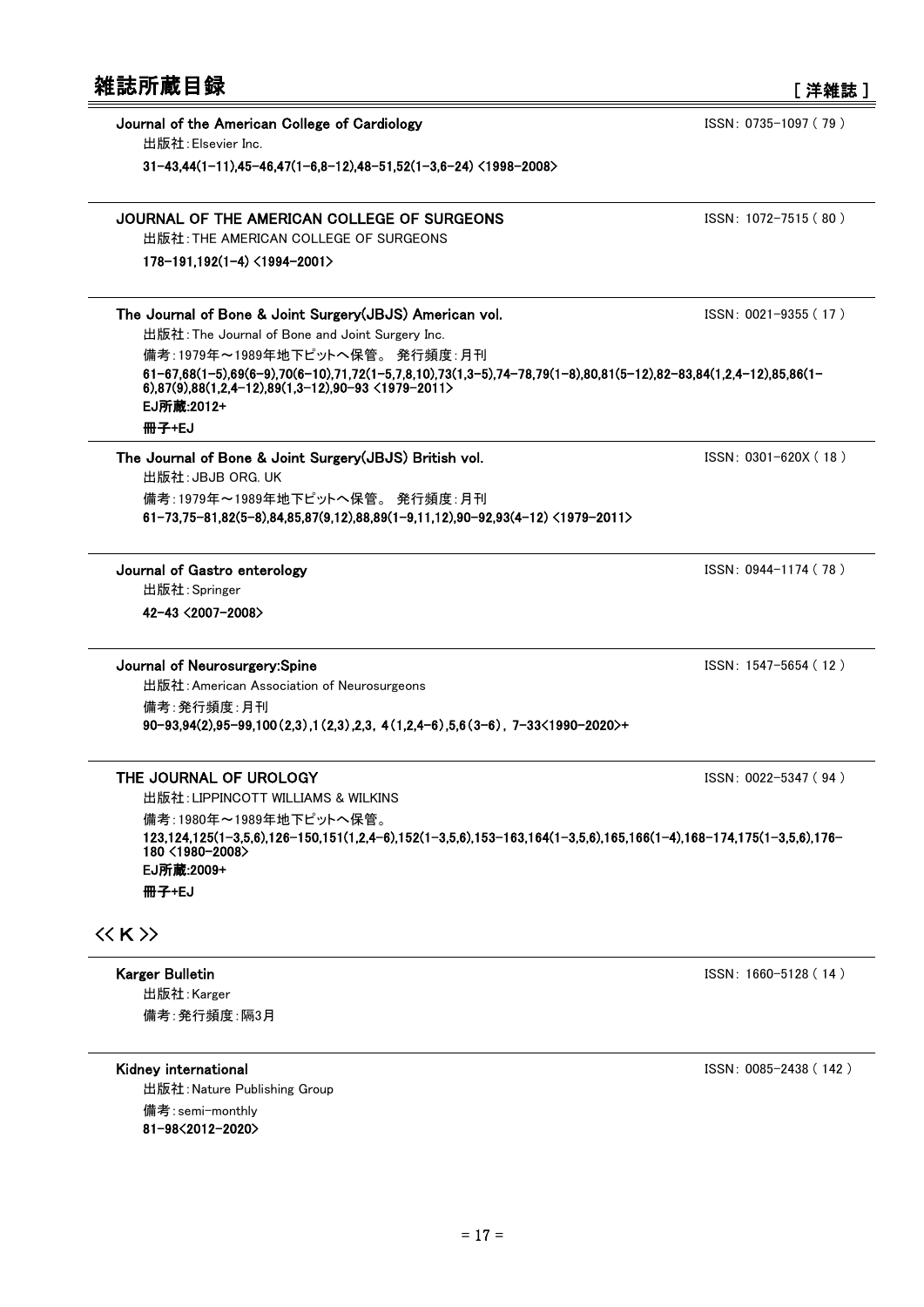351(9091-9120),352-353,354(9172-9192,9194-9196),355(9197-9202,9206-9222),356-362,363(9402-9410,9412-

**Liver Transplantation ISSN: 1527-6465 ( 81 )** 

冊子+EJ EJ所蔵:2013+

出版社:The Lancet 備考:発行頻度:週刊

出版社:WILEY InterScience

10,11(1-8,11,12),13(1-3,11,12),14,15(1-3) <2004-2009>

### $<< N$

Neurology ISSN: 00283878 (82) 64(2-12),65,66(1-5,7-12),67-70,71(1,2,4-24) <2005-2008> 出版社:AAN 冊子+EJ EJ所蔵:2009+

#### Neurosurgery ISSN: 0148-396X (83 )

出版社:The congress of neurological Surgeons

19(4-6),42(1,3-6),43-44,45(1,3-6),46-63 <1986-2008> 備考:1986年地下ピットへ保管。 EJ所蔵:EJ.2009-2012

#### Neurosurgical Biblio-Index ISSN: 0090-130X ( 120 )

49-64 <1981-1984> 備考:1981年~1984年地下ピットへ保管。

#### The NEW ENGLAND JOURNAL of MEDICINE ISSN: 0028-4793 ( 20 )

345(7-26),346,347(1-20,22-26),348(1-15,17-26),349-355,356(1-3,5-9,11-26),357,358(1-18,20-23,25,26),359(1-4,7- 10,12-26),360(1-6,8-26),361,362,363(1-10,12,14,17,18,21,23,24),364-383<2001-2020>+ 出版社:MASSACHUSETTS MEDICAL SOCIETY 備考:1990年~DL/OK。 ~1989年DL/不可。 発行頻度:週刊 冊子+EJ EJ所蔵:1990+

**The LANCET**  $\qquad \qquad$  ISSN: 0140-6736 ( 19 )

9427),364-370,371(9606-9621,9623-9631),372(9632-9634,9637-9656),373-379 <1998-2012>

### $\langle\langle P \rangle\rangle$

#### **PEDIATRICS** ISSN: 0031-4005 (15 )

85-90,91(4-6),92(1-4,6),93(2-6),94-96,97(1-5,6(2)),98-111,112(1-2(1),3-6),113-125,126(2-6),127-142<1990-2018> 出版社:American Academy of Pediatrics 備考:発行頻度:月刊

69,76(1-3,6),78(6-12),79,80(1-5),81(2-11) <1989,1996,1998-2001> 出版社:American Physical Therapy Association 備考:1989年度、地下ピットへ保管。

Physical Therapy **ISSN: 0031-9023 (166 )**